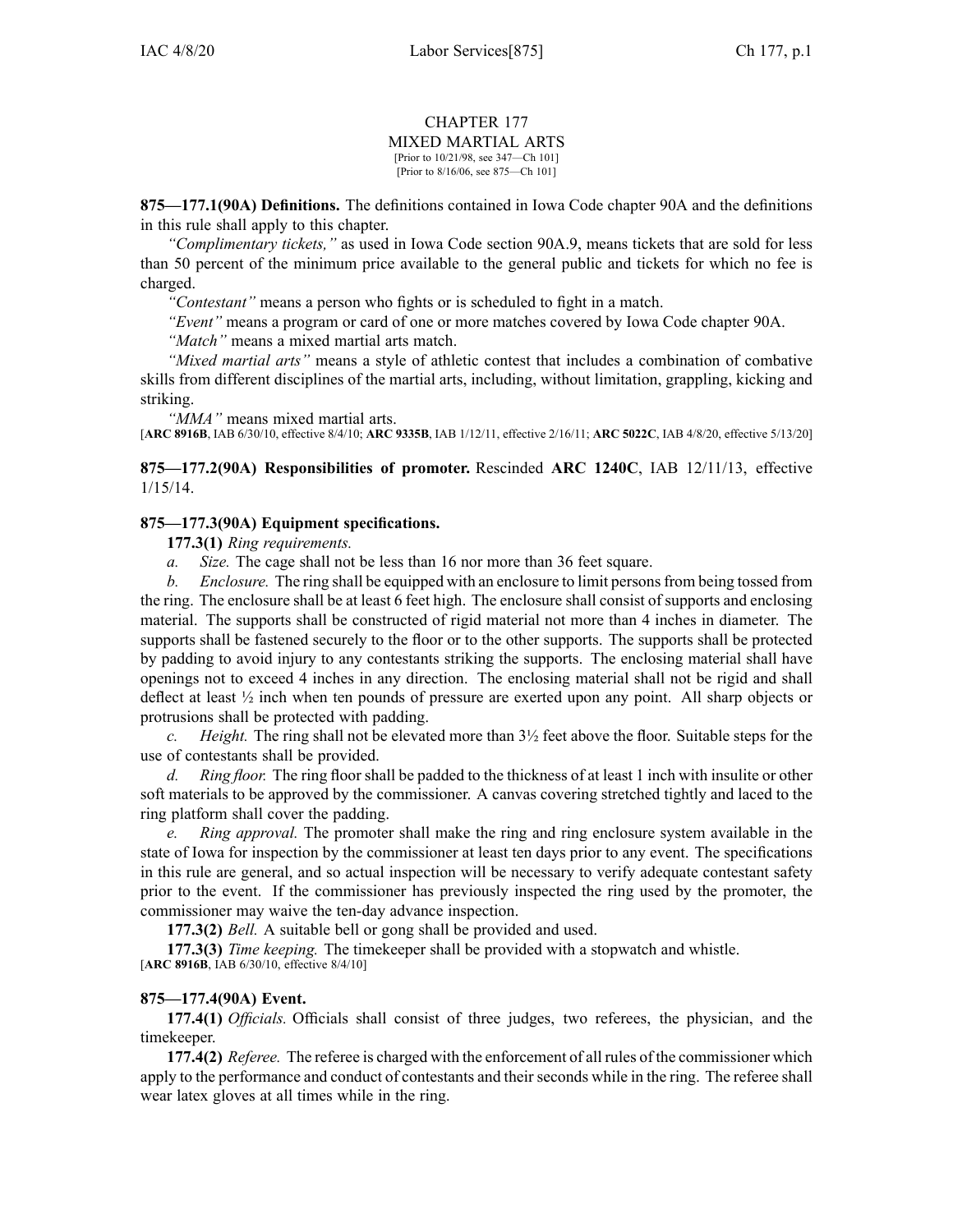**177.4(3)** *Timekeeper.* The timekeeper shall keep an exact record of time taken out at the reques<sup>t</sup> of <sup>a</sup> referee for an examination of <sup>a</sup> contestant by the physician, replacing <sup>a</sup> glove or adjusting any equipment during <sup>a</sup> round. The timekeeper shall notify contestants at the beginning and end of each round. The timekeeper shall be impartial and shall not signal interested parties at any time during <sup>a</sup> match.

**177.4(4)** *Participants.* The contestants, seconds and managers are subject to approval by the commissioner.

**177.4(5)** *Weighing of contestants.* Rescinded IAB [6/30/10](https://www.legis.iowa.gov/docs/aco/bulletin/06-30-2010.pdf), effective 8/4/10.

**177.4(6)** *Scoring.* Three judges shall score each match by evaluating striking, grappling, control of the cage, aggressiveness, and defense. The significance and number of legal strikes shall receive the greatest weight. The number of legal takedowns and reversals shall receive the second greatest weight. Control of the cage shall receive the third greatest weight. Aggression shall receive the fourth greatest weight. Defense shall receive the least weight. The winner of <sup>a</sup> round shall always receive <sup>a</sup> score of 10. The score for each round shall be one of the following:

*a.* If the contestants were evenly matched and neither dominated the round, the score shall be 10-10.

*b.* If <sup>a</sup> contestant won <sup>a</sup> round by <sup>a</sup> close margin, the score shall be 10-9.

*c.* If <sup>a</sup> contestant overwhelmingly dominated <sup>a</sup> round, the score shall be 10-8.

*d.* If <sup>a</sup> contestant totally dominated <sup>a</sup> round, the score shall be 10-7.

**177.4(7)** *Length of match.* Each match shall consist of no more than three rounds with no more than five minutes per round. However, the commissioner may authorize experienced contestants to compete in up to five rounds of up to five minutes each. There shall be <sup>a</sup> one-minute rest period between rounds. An overtime round shall not be allowed.

**177.4(8)** *Persons allowed in the cage.* No person other than the two contestants and the referee shall enter the cage during the match. However, the physician may enter the cage to examine <sup>a</sup> contestant upon the reques<sup>t</sup> of the referee.

**177.4(9)** *Seconds.*

*a.* Unless special permission is granted by the commissioner, there shall be no more than two seconds. Before the start of the match, each corner shall notify the referee of the name of the chief second.

*b.* Seconds shall not enter the cage excep<sup>t</sup> as authorized by this paragraph. The chief second may enter the cage after the timekeeper indicates the termination of the round, and the chief second must leave before the beginning of <sup>a</sup> round.

*c.* Before leaving the ring at the start of the round, the seconds shall remove all obstructions, buckets, stools, bottles, towels and robes from the ring floor and ring enclosure.

*d.* Seconds shall not smoke in the ring or corners and shall not wear <sup>a</sup> hat or cap while working in the corner.

*e.* Seconds shall wear latex gloves at all times while attending any contestant.

*f.* Seconds shall not throw or splash water upon <sup>a</sup> contestant. Excess water on the floor of the cage shall be wiped up immediately. Water discharged from the mouth of <sup>a</sup> contestant shall be caught in <sup>a</sup> bucket.

**177.4(10)** *Decorum of officials and participants.*

*a.* Except as allowed in this subrule, <sup>a</sup> promoter, official, or participant shall not:

(1) Intentionally or recklessly strike or injure <sup>a</sup> person;

(2) Speak or act in <sup>a</sup> threatening manner toward <sup>a</sup> person; or

(3) Damage, destroy, or attempt to damage or destroy property.

*b.* The commissioner may immediately suspend the promoter's license if the promoter does not comply with paragraph [177.4\(10\)](https://www.legis.iowa.gov/docs/iac/rule/875.177.4.pdf)*"a"* or if the promoter does not take appropriate action to curtail activities in violation of paragraph [177.4\(10\)](https://www.legis.iowa.gov/docs/iac/rule/875.177.4.pdf)*"a"* by an official or <sup>a</sup> participant.

*c.* The commissioner may immediately suspend the authorization to participate in the event of an official or <sup>a</sup> participant who does not comply with paragraph [177.4\(10\)](https://www.legis.iowa.gov/docs/iac/rule/875.177.4.pdf)*"a."*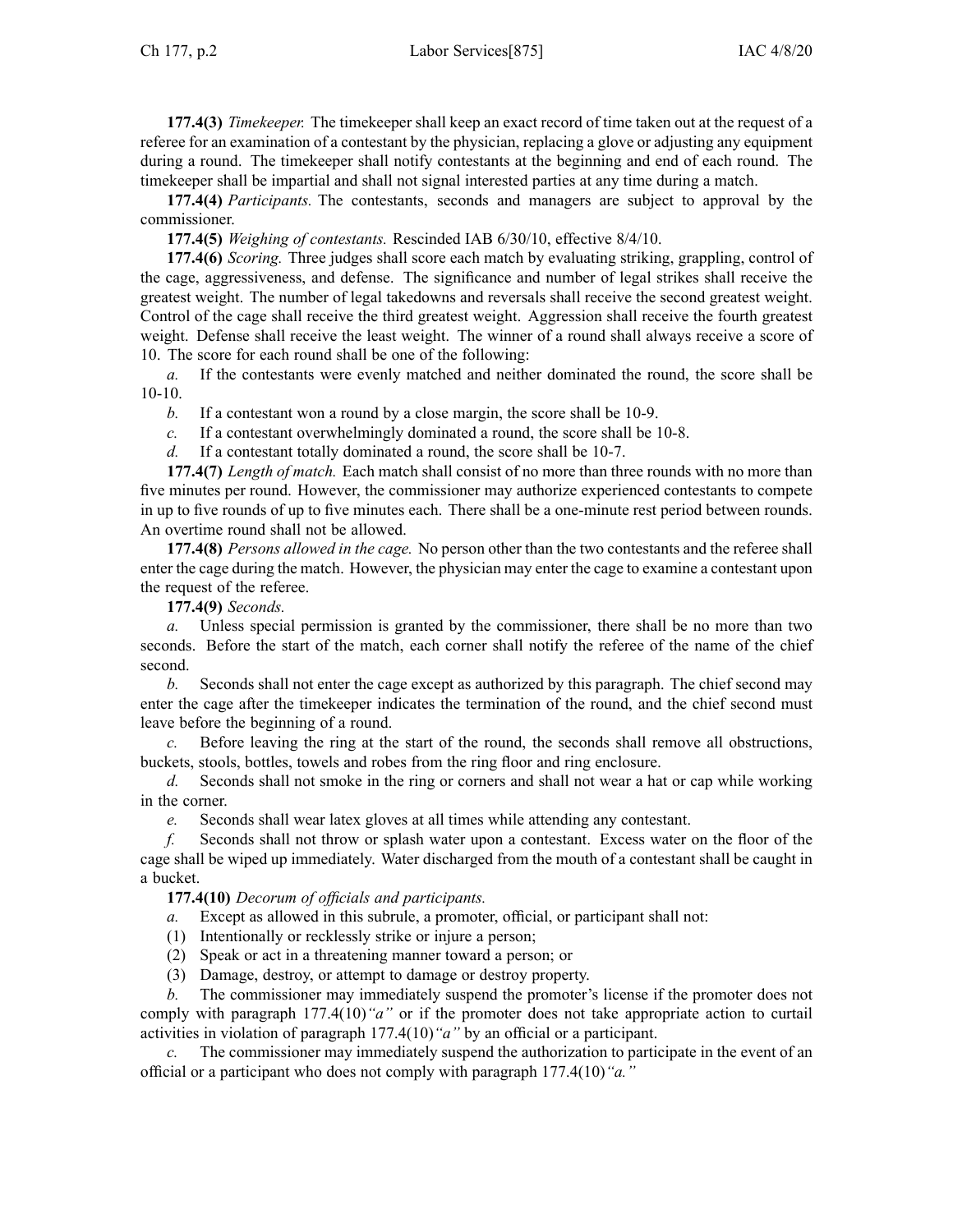*d.* A contestant is exempt from  $177.4(10)(a)(1)$  and (2) while interacting with the contestant's opponen<sup>t</sup> during <sup>a</sup> round. However, if the round is stopped by the physician or referee for <sup>a</sup> time out,  $177.4(10)(a)(1)$  and (2) shall apply to a contestant. [**ARC [8916B](https://www.legis.iowa.gov/docs/aco/arc/8916B.pdf)**, IAB 6/30/10, effective 8/4/10]

# **875—177.5(90A) Contestants.**

**177.5(1)** *Time between matches.* No contestant shall be permitted to compete if the contestant participated in <sup>a</sup> boxing, wrestling, kickboxing, judo, or mixed martial arts event within the previous five-day period.

**177.5(2)** *Age restrictions.* No contestant under the age of 18 years shall be permitted to participate in any event excep<sup>t</sup> by special permission of the commissioner.

**177.5(3)** *Proper attire.* Contestants must wear proper athletic attire. Athletic attire of opposing contestants shall be of contrasting colors.

**177.5(4)** *Body protection.* All male contestants shall wear <sup>a</sup> foulproof protective cup. All female contestants shall wear foulproof pelvic area protection and breast protection.

**177.5(5)** *Mouth protection.* Each contestant shall wear <sup>a</sup> mouthpiece throughout each match. If the mouthpiece is knocked from <sup>a</sup> contestant's mouth, it shall be washed and then replaced.

**177.5(6)** *Gloves.* Gloves shall be approved martial arts gloves. All gloves shall be approved by the commissioner.

**177.5(7)** *Hand protection.* Only one roll of cotton gauze surgical bandage, not to exceed 2 inches in width and 10 yards in length, shall be used for the protection of each hand. Only one winding of surgeons' adhesive tape, not more than  $1\frac{1}{2}$  inches in width, may be placed directly on the hand to protect that part of the hand near the wrist. The tape may cross the back of the hand twice, but shall not extend within 1 inch of the knuckles when the hand is clenched to make <sup>a</sup> fist. Practice wraps (training handwraps) may be used in lieu of gauze and tape.

**177.5(8)** *Hair protection*. Where necessary, hair shall be secured in a manner that it will not interfere with the vision or safety of either contestant.

**177.5(9)** *Use of substances.* Rescinded IAB [12/11/13](https://www.legis.iowa.gov/docs/aco/bulletin/12-11-2013.pdf), effective 1/15/14.

**177.5(10)** *Contestants' grooming.* Rescinded IAB [12/11/13](https://www.legis.iowa.gov/docs/aco/bulletin/12-11-2013.pdf), effective 1/15/14.

**177.5(11)** *Blood-borne disease testing.* Rescinded IAB [12/11/13](https://www.legis.iowa.gov/docs/aco/bulletin/12-11-2013.pdf), effective 1/15/14.

**177.5(12)** *Weighing contestants.*

*a.* The promoter shall arrange for each contestant to be weighed in Iowa during the 24-hour period prior to the event.

*b.* Accurate scales shall be furnished by the promoter.

*c.* An official who has been approved by the commissioner shall weigh each contestant and accurately record the contestant's name and weight and the date and time. The weight records shall be submitted to the commissioner on the date of the event.

*d.* All contestants scheduled for an event shall be weighed on the same date.

*e.* Contestants shall be weighed in the presence of their opponents and without shoes, clothes or equipment.

*f.* Unless both contestants weigh more than 200 pounds, there shall not be <sup>a</sup> weight difference of more than 20 pounds between opponents without the commissioner's consent.

*g.* No less than two weeks before the event, <sup>a</sup> promoter may reques<sup>t</sup> that <sup>a</sup> representative of the commissioner be presen<sup>t</sup> when contestants are weighed. The fee for this optional service shall be \$200 plus reasonable and necessary travel expenses.

**177.5(13)** *Examination of contestants.* On the day of the event, at <sup>a</sup> time and place to be approved by the commissioner, the ringside physician shall conduct <sup>a</sup> rigorous physical examination to determine the contestant's fitness to participate in an MMA match. A contestant deemed not fit by the physician shall not participate in the event.

[**ARC [8916B](https://www.legis.iowa.gov/docs/aco/arc/8916B.pdf)**, IAB 6/30/10, effective 8/4/10; **ARC [1240C](https://www.legis.iowa.gov/docs/aco/arc/1240C.pdf)**, IAB 12/11/13, effective 1/15/14]

# **875—177.6(90A) Procedural rules.**

**177.6(1)** *Inspection for foreign substances.* Rescinded IAB [12/11/13](https://www.legis.iowa.gov/docs/aco/bulletin/12-11-2013.pdf), effective 1/15/14.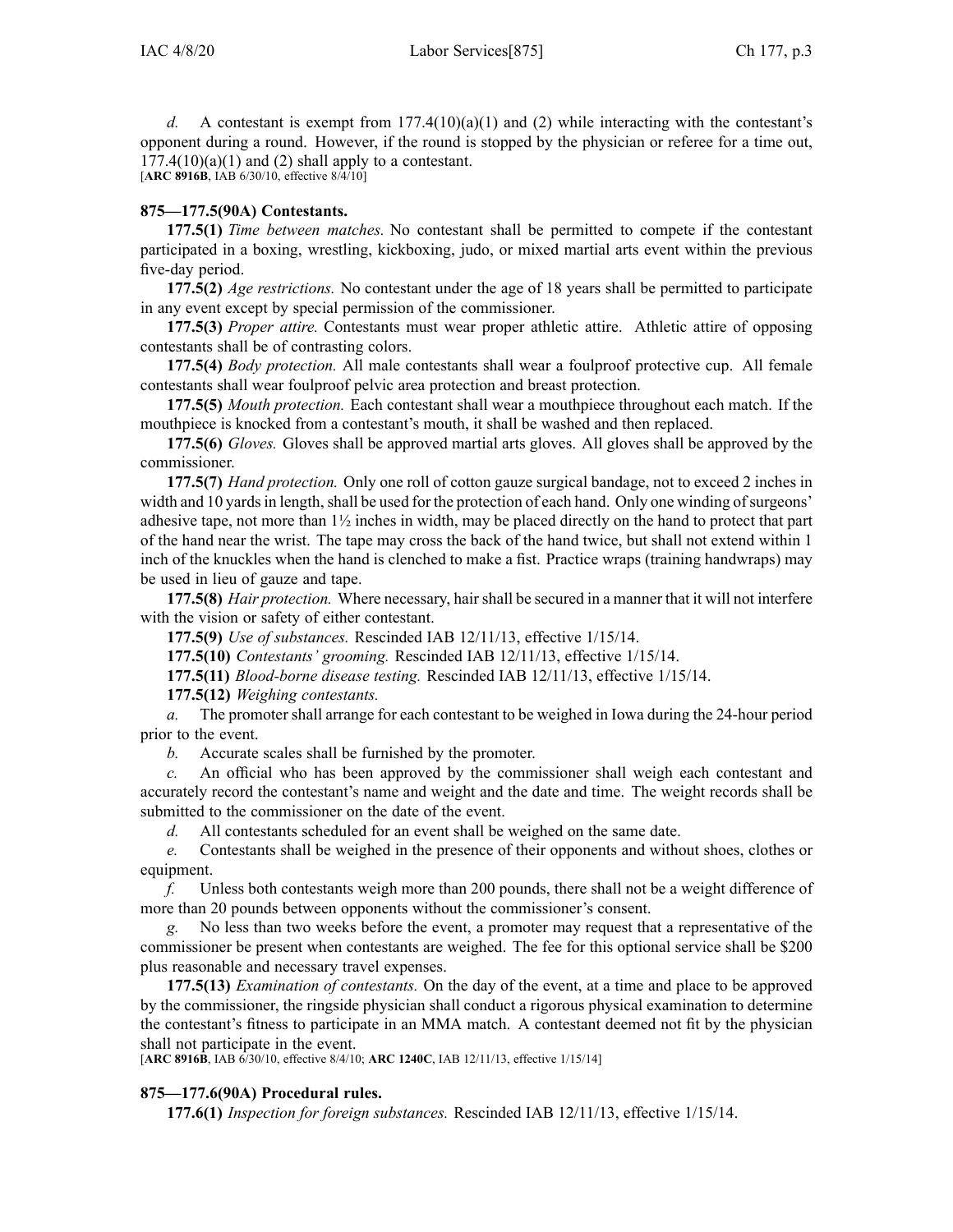**177.6(2)** *Prohibited materials in ring.* Contestants shall not take anything not permitted by these rules into the ring or pick up anything thrown into the ring and use the material or object in any way to gain an advantage over an opponent.

**177.6(3)** *Fouls.* As set forth in this subrule, the referee may penalize <sup>a</sup> contestant for fouls by disqualifying the contestant or by deducting points. The referee shall immediately determine if each foul is flagrant or accidental. "Flagrant" means the foul was intentional or reckless. "Accidental" means the foul was unintentional or incidental.

*Disqualification.* If the referee determines that the foul was flagrant and the contestant who was fouled is unable to continue due to an injury resulting from the foul, the contestant who committed the foul shall be disqualified.

*b. Deduction of points.* In determining the number of points to be deducted, the referee shall consider the nature and severity of the foul and its effect upon the opponent. As soon as practical after the foul, the referee shall notify the judges, contestants, and the commissioner of the number of points, if any, to be deducted from the score of the offender and whether the foul was flagrant or accidental. Points shall be deducted in the round in which the foul occurred.

*c. Continuation of match.* This paragraph governs how <sup>a</sup> match shall be continued if <sup>a</sup> foul that does not result in disqualification occurs.

(1) If <sup>a</sup> foul occurred but did not cause <sup>a</sup> serious injury, the referee may order the match to continue after <sup>a</sup> five-minute delay for recuperation. If subsequent fair blows aggravate the injury inflicted by <sup>a</sup> foul and the referee orders the contest stopped because of the injury, the outcome will be determined by scoring the completed rounds and the round during which the referee stopped the match.

(2) If an accidental foul results in <sup>a</sup> concussive impact to the head, if <sup>a</sup> contestant's chance of winning has been seriously jeopardized as <sup>a</sup> result of an accidental foul, or if <sup>a</sup> contestant is not able to continue the match due to an injury caused by an accidental foul, "no contest" will be declared or the winner will be determined based on points as set forth below.

- 1. "No contest" will be declared if:
- ●The foul occurs during the first two rounds of <sup>a</sup> match scheduled for three rounds or fewer.
- $\bullet$ The foul occurs during the first three rounds of <sup>a</sup> match scheduled for four or five rounds.

2. The winner will be determined by scoring the completed rounds and the round during which the referee stopped the match if:

- ●The foul occurs during the third round of <sup>a</sup> match scheduled for three rounds.
- ●The foul occurs during the fourth or fifth round of <sup>a</sup> match scheduled for four or five rounds.
- *d. Prohibited acts.* Each of the following actions is <sup>a</sup> foul:
- (1) Butting with the head.
- (2) Eye gouging of any kind.
- (3) Biting.
- (4) Hair pulling.
- (5) Fishhooking.
- (6) Groin attacks of any kind.
- (7) Putting <sup>a</sup> finger into any orifice, cut, or laceration on an opponent.
- (8) Small joint manipulation.
- (9) Striking to the spine or behind the ears.
- (10) Striking using the point of the elbow.
- (11) Throat strikes of any kind, including, without limitation, grabbing the trachea.
- (12) Clawing, pinching or twisting the flesh.
- (13) Grabbing the clavicle.
- (14) Kicking the head of <sup>a</sup> grounded opponent.
- (15) Kneeing the head of <sup>a</sup> grounded opponent.
- (16) Stomping <sup>a</sup> grounded opponent.
- (17) Striking the kidney.
- (18) Dropping or slamming an opponen<sup>t</sup> on an opponent's head or neck.
- (19) Throwing an opponen<sup>t</sup> out of the cage or fenced area.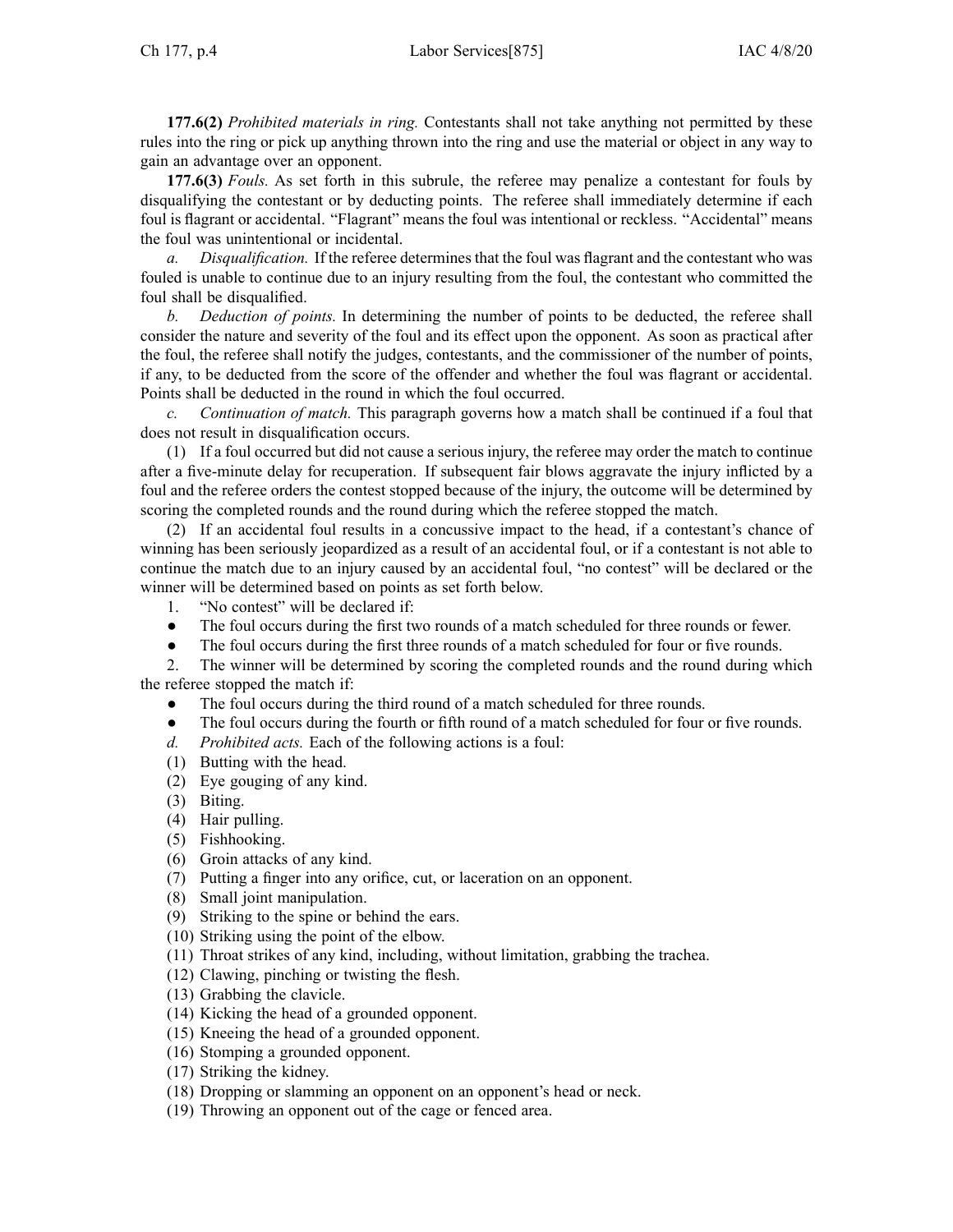(20) Holding the shorts or gloves of an opponent.

(21) Spitting at an opponent.

(22) Engaging in any unsportsmanlike conduct that causes an injury to an opponent.

(23) Holding the ropes or the fence.

(24) Using abusive language in the cage or fenced area.

(25) Attacking an opponen<sup>t</sup> during <sup>a</sup> break.

(26) Attacking an opponen<sup>t</sup> who is under the care of the referee.

(27) Attacking an opponen<sup>t</sup> after the bell has sounded the end of the round.

(28) Flagrantly disregarding the instructions of the referee.

(29) Timidity, including, without limitation, avoiding contact with an opponent, intentionally or consistently dropping the mouthpiece or faking an injury.

(30) Interference by <sup>a</sup> second.

(31) Throwing in the towel during competition.

(32) Threatening or intentionally striking or injuring any person other than the contestant's opponent.

**177.6(4)** *Mouth protection ejected.* If the mouth protection is knocked from <sup>a</sup> contestant's mouth, it shall be replaced with no penalty.

**177.6(5)** *Spitting mouth protection.* The referee shall caution <sup>a</sup> contestant who deliberately spits out <sup>a</sup> mouthpiece the first time and disqualify the contestant the second time.

**177.6(6)** *Gloves.* The gloves shall not be damaged or manipulated in any way by the contestants or their handlers. If <sup>a</sup> glove breaks or becomes undone during <sup>a</sup> match, the referee will instruct the timekeeper to take time out while the glove is being adjusted or replaced.

**177.6(7)** *Injury.* If <sup>a</sup> contestant claims to be injured or when <sup>a</sup> contestant has been injured seriously or knocked out, the referee shall immediately stop the fight and summon the attending ring physician to make an examination of the stricken fighter. If the physician decides that the contestant has been injured, the physician shall advise the referee of the severity of the injury. If the physician is of the opinion the injured contestant may be able to continue, the physician shall order <sup>a</sup> five-minute intermission, after which the physician shall make another examination and again advise the referee of the injured contestant's condition. Managers, handlers and seconds shall not attend to the stricken fighter, excep<sup>t</sup> at the reques<sup>t</sup> of the physician.

[**ARC [8916B](https://www.legis.iowa.gov/docs/aco/arc/8916B.pdf)**, IAB 6/30/10, effective 8/4/10; **ARC [1240C](https://www.legis.iowa.gov/docs/aco/arc/1240C.pdf)**, IAB 12/11/13, effective 1/15/14]

**875—177.7(90A) Decision.** A professional match concludes when:

**177.7(1)** A contestant submits.

**177.7(2)** The timekeeper indicates that time has expired in the final round of the match. The win will be awarded based on the judges' scores.

**177.7(3)** The referee stops the match.

**177.7(4)** The referee disqualifies <sup>a</sup> contestant for committing <sup>a</sup> foul pursuan<sup>t</sup> to rule [875—177.6](https://www.legis.iowa.gov/docs/iac/rule/875.177.6.pdf)(90A).

**177.7(5)** A second or manager throws <sup>a</sup> towel into the cage to indicate the defeat of <sup>a</sup> contestant. The referee shall stop the match and award the win to the opponent.

**177.7(6)** A second or manager is in the cage when prohibited. The referee shall stop the match and award the win to the opponent.

[**ARC [8916B](https://www.legis.iowa.gov/docs/aco/arc/8916B.pdf)**, IAB 6/30/10, effective 8/4/10]

**875—177.8(90A) Forfeit of purse.** The commissioner, in consultation with the referee, has the power to declare forfeited all or any par<sup>t</sup> of <sup>a</sup> contestant's purse whenever in the commissioner's judgment the contestant was not performing in good faith.

**875—177.9(90A) Attendance of commissioner.** Rescinded IAB [8/1/07](https://www.legis.iowa.gov/docs/aco/bulletin/08-01-2007.pdf), effective 9/5/07.

**875—177.10(90A) Health and life insurance.** Rescinded **ARC 1240C**, IAB [12/11/13](https://www.legis.iowa.gov/docs/aco/bulletin/12-11-2013.pdf), effective 1/15/14.

These rules are intended to implement Iowa Code sections [90A.2](https://www.legis.iowa.gov/docs/ico/section/90A.2.pdf) and [90A.5](https://www.legis.iowa.gov/docs/ico/section/90A.5.pdf).